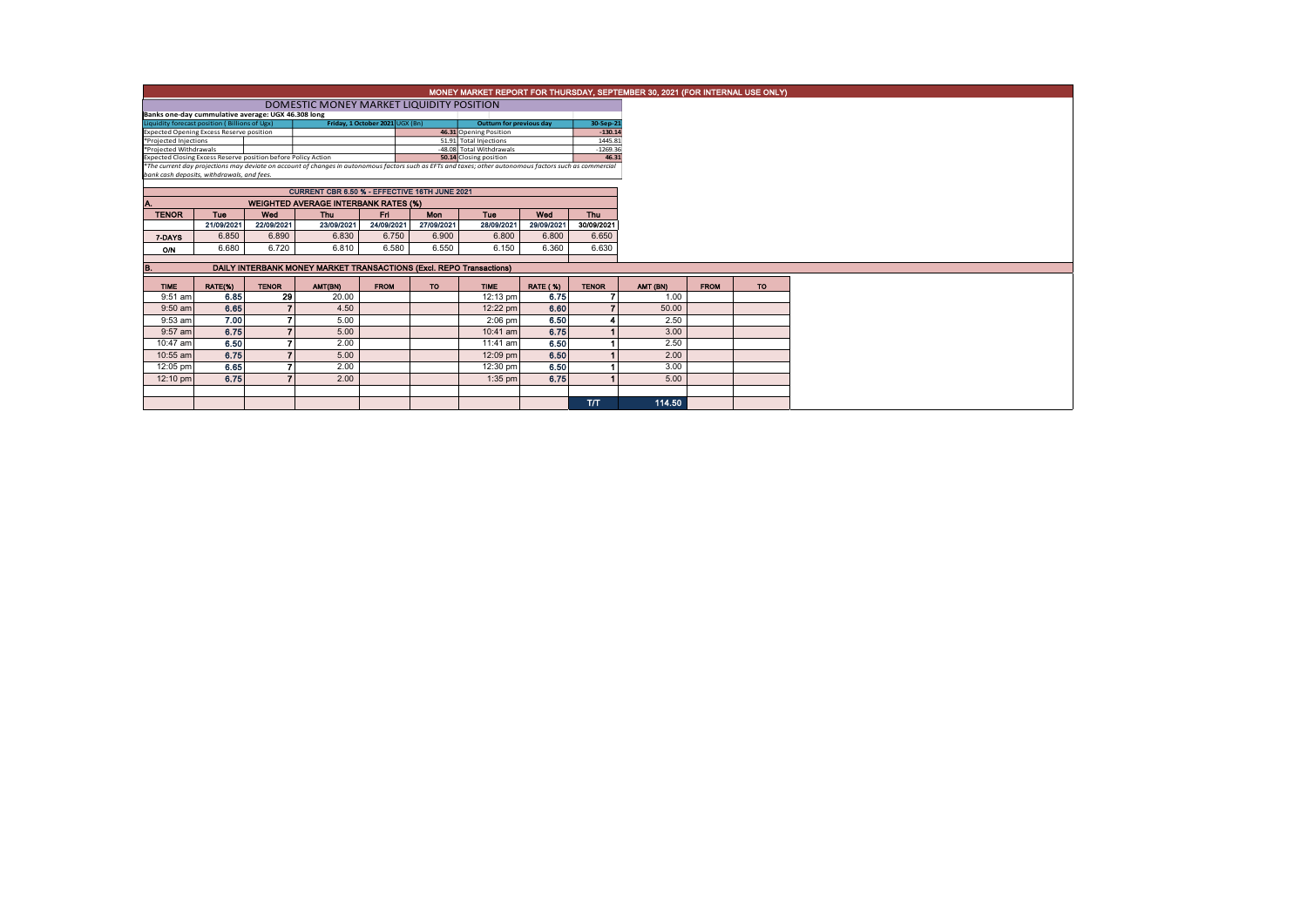| C.<br><b>CBR AND THE 7- DAY WAR INTERBANK RATES</b><br>9.500<br>9.000<br>8.500<br>8.000<br>7.500<br>7.000<br>TA MAM MTA P.T.T.<br>6.500<br>6.000<br>5.500<br>5.000<br>4.500<br>4.000<br>13/09/2021 14/09/2021 15/09/2021 16/09/2021 17/09/2021 20/09/2021 21/09/2021 22/09/2021 23/09/2021 24/09/2021 27/09/2021 28/09/2021 29/09/2021 29/09/2021 30/09/2021 |                                                                   |                    |                |              |              |  |  |  |  |  |  |  |  |
|--------------------------------------------------------------------------------------------------------------------------------------------------------------------------------------------------------------------------------------------------------------------------------------------------------------------------------------------------------------|-------------------------------------------------------------------|--------------------|----------------|--------------|--------------|--|--|--|--|--|--|--|--|
|                                                                                                                                                                                                                                                                                                                                                              |                                                                   |                    |                |              |              |  |  |  |  |  |  |  |  |
|                                                                                                                                                                                                                                                                                                                                                              | • Overnight WAR -7-day WAR - CBR rate - Upper bound - Lower bound |                    |                |              |              |  |  |  |  |  |  |  |  |
| MONETARY POLICY OPERATIONS MATURITIES PROFILE: (07-OCT- 2021 TO 04-NOV- 2021)<br>D.                                                                                                                                                                                                                                                                          |                                                                   |                    |                |              |              |  |  |  |  |  |  |  |  |
| <b>DATE</b><br><b>THUR</b><br><b>THUR</b><br><b>THUR</b><br><b>THUR</b><br><b>THUR</b><br>14-Oct-21<br>28-Oct-21<br>07-Oct-21<br>21-Oct-21<br>04-Nov-21                                                                                                                                                                                                      | <b>TOTAL</b>                                                      |                    |                |              |              |  |  |  |  |  |  |  |  |
| 1.066.33<br><b>REPO</b><br>$\sim$<br>$\sim$                                                                                                                                                                                                                                                                                                                  | 1,066.33                                                          |                    |                |              |              |  |  |  |  |  |  |  |  |
| <b>REV REPO</b><br>$\sim$<br>$\sim$<br>$\sim$<br>$\sim$<br>$\sim$                                                                                                                                                                                                                                                                                            | $\sim$                                                            |                    |                |              |              |  |  |  |  |  |  |  |  |
| <b>DEPO AUCT</b><br>182.70<br>121.00<br>515.01<br>$\sim$<br>$\sim$                                                                                                                                                                                                                                                                                           | 818.71                                                            |                    |                |              |              |  |  |  |  |  |  |  |  |
| 1.249.03<br><b>TOTALS</b><br>121.00<br>515.01<br>$\sim$<br>$\sim$                                                                                                                                                                                                                                                                                            | 1,885.04                                                          |                    |                |              |              |  |  |  |  |  |  |  |  |
| Total O/S Deposit Auction balances held by BOU up to 16 December 2021: UGX 1,314 BN                                                                                                                                                                                                                                                                          |                                                                   |                    |                |              |              |  |  |  |  |  |  |  |  |
| Total O/S Repo, Reverse Repo & Deposit Auction balances held by BOU: UGX 2,381 BN                                                                                                                                                                                                                                                                            |                                                                   |                    |                |              |              |  |  |  |  |  |  |  |  |
| (Ei) STOCK OF TREASURY SECURITIES<br>EII)                                                                                                                                                                                                                                                                                                                    | <b>MONETARY POLICY MARKET OPERATIONS</b>                          |                    |                |              |              |  |  |  |  |  |  |  |  |
| LAST TBIILS ISSUE DATE: 16-SEPTEMBER-2021                                                                                                                                                                                                                                                                                                                    | (VERTICAL REPOS, REV-REPOS & DEPOSIT AUCTIONS)                    |                    |                |              |              |  |  |  |  |  |  |  |  |
| 6,404.16<br>01/10/2021<br>On-the-run O/S T-BILL STOCKs (Bns-UGX)<br>OMO                                                                                                                                                                                                                                                                                      | <b>ISSUE DATE</b>                                                 | <b>AMOUNT</b>      | <b>WAR</b>     | <b>RANGE</b> | <b>TENOR</b> |  |  |  |  |  |  |  |  |
| 01/10/2021 REPO<br>On-the-run O/S T-BONDSTOCKs(Bns-UGX)<br>20,988.32<br><b>REPO</b>                                                                                                                                                                                                                                                                          | $01-Sep$ -                                                        | 244.50             | 6.500<br>6.500 |              |              |  |  |  |  |  |  |  |  |
| 27,392.49<br>TOTAL TBILL & TBOND STOCK- UGX<br><b>REPO</b>                                                                                                                                                                                                                                                                                                   | $02-Sep -$<br>$06-Sep$                                            | 1,539.00<br>252.00 | 6.500          |              |              |  |  |  |  |  |  |  |  |
| O/S-Outstanding<br><b>REPO</b><br><b>TOTAL STOCK YTM (%)</b><br><b>CHANGE IN</b><br><b>MATURITY</b>                                                                                                                                                                                                                                                          | $08-Sep$                                                          | 164.50             | 6.500          |              |              |  |  |  |  |  |  |  |  |
| <b>REPO</b><br>(BN UGX)<br>AT CUT OFF <sup>®</sup><br>NTM(1/4)                                                                                                                                                                                                                                                                                               | $09-Sep$ -                                                        | 1,094.00           | 6.500          |              |              |  |  |  |  |  |  |  |  |
| 91<br>0.000<br>DAUT<br>123.54<br>6.820                                                                                                                                                                                                                                                                                                                       | 09-Sep                                                            | 64.65              | 6.998          |              | 28           |  |  |  |  |  |  |  |  |
| 182<br><b>DAUT</b><br>0.100<br>8.100<br>459.46                                                                                                                                                                                                                                                                                                               | 09-Sep                                                            | 450.16             | 7.003          |              | 56           |  |  |  |  |  |  |  |  |
| 364<br>0.100<br>DAUT<br>5.821.17<br>9.549                                                                                                                                                                                                                                                                                                                    | 09-Sep                                                            | 42.28              | 7.357          |              | 84           |  |  |  |  |  |  |  |  |
| 2YR<br>$-1.500$<br><b>DAUT</b><br>200.00<br>10.000                                                                                                                                                                                                                                                                                                           | $13-Sep$                                                          | 386.00             | 6,500          |              | 3            |  |  |  |  |  |  |  |  |
| 3YR<br>$-1.410$<br>11.390<br><b>REPO</b><br>$\sim$                                                                                                                                                                                                                                                                                                           | 16-Sep                                                            | 992.00             | 6.500          |              |              |  |  |  |  |  |  |  |  |
| 5YR<br>$-1.691$<br>13.409<br><b>DAUT</b><br>1,489.27                                                                                                                                                                                                                                                                                                         | $23-Sep$                                                          | 30.83              | 6.985          |              | 28           |  |  |  |  |  |  |  |  |
| 10YR<br>$-0.239$<br>DAUT<br>13.500<br>9,789.09                                                                                                                                                                                                                                                                                                               | 23-Sep                                                            | 372.00             | 7.003          |              | 56           |  |  |  |  |  |  |  |  |
| <b>15YR</b><br>$-0.310$<br><b>DAUT</b><br>8,222.91<br>14.090                                                                                                                                                                                                                                                                                                 | 23-Sep                                                            | 19.67              | 7.348          |              | 84           |  |  |  |  |  |  |  |  |
| <b>REPO</b><br><b>20YR</b><br>15.950<br>$-1.040$<br>1.287.05                                                                                                                                                                                                                                                                                                 | 23-Sep                                                            | 549.00             | 6.500          |              |              |  |  |  |  |  |  |  |  |
| <b>REPO</b><br>Cut OFF is the lowest price/ highest yield that satisfies the auction awarded amount.                                                                                                                                                                                                                                                         | $28-Sep$                                                          | 456.00             | 6.500          |              |              |  |  |  |  |  |  |  |  |
|                                                                                                                                                                                                                                                                                                                                                              |                                                                   | 376.00             | 6.500          |              |              |  |  |  |  |  |  |  |  |
| REPO<br><b>REPO</b>                                                                                                                                                                                                                                                                                                                                          | 29-Sep<br>$30-Sep$ -                                              | 1.065.00           | 6.500          |              |              |  |  |  |  |  |  |  |  |